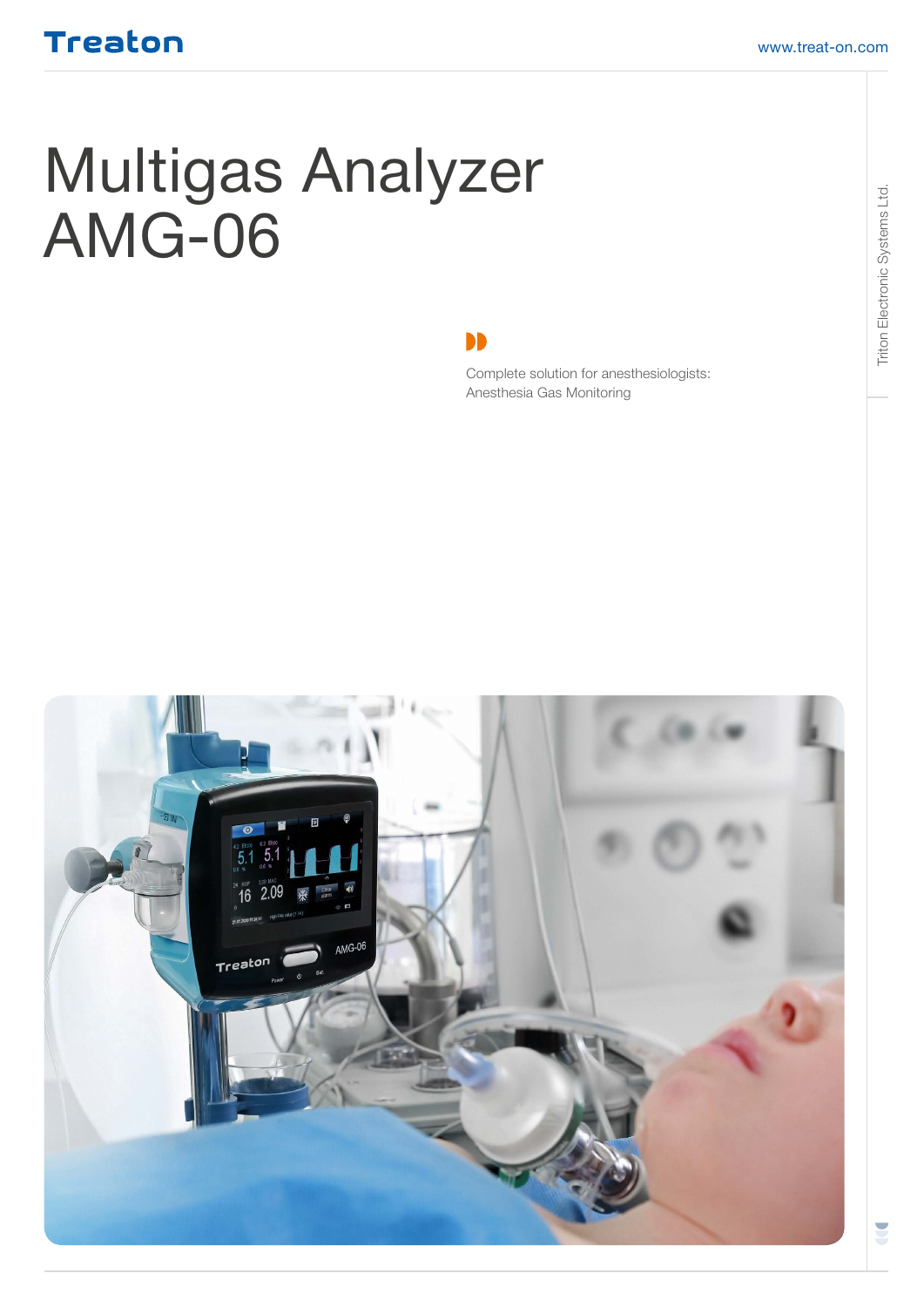Multigas Analyzer AMG-06 is intended for continuous non-invasive sidestream monitoring of CO<sub>2</sub> & anesthetics concentration in inspired and expired gases. The device also determines RSP, MAC index and measures atmospheric pressure in operating rooms and wards when providing anesthetic support.



| Application                  | Anesthesiology, intensive care during postoperative period, prolonged sedation, resuscitation                                                                                                                                                           |  |
|------------------------------|---------------------------------------------------------------------------------------------------------------------------------------------------------------------------------------------------------------------------------------------------------|--|
| Patient groups               | Adult, children from 3-year-old                                                                                                                                                                                                                         |  |
| Measured gases               | CO <sub>2</sub> , Sevoflurane, Isoflurane, Desflurane                                                                                                                                                                                                   |  |
| Operation principle          | Non-invasive, sidestream                                                                                                                                                                                                                                |  |
| High measurement<br>accuracy | Technology based on the infrared method of measuring, enables to measure anesthetics and CO <sub>2</sub><br>concentration precise and fast due to an in-house high-precision sensor. Measurement accuracy<br>corresponds to the standard ISO 80601-2-55 |  |
| Patient's safety             | Manual selection of the anesthetic type, automatic detection of the incorrect choice. Accurate anesthetic con-<br>centration measurement ensures to make safe anesthesia, especially using low-flow method                                              |  |
| Built-in battery             | Turn-on automatically in the absence of power supply, allows the device to work autonomously up to 2 hours                                                                                                                                              |  |

U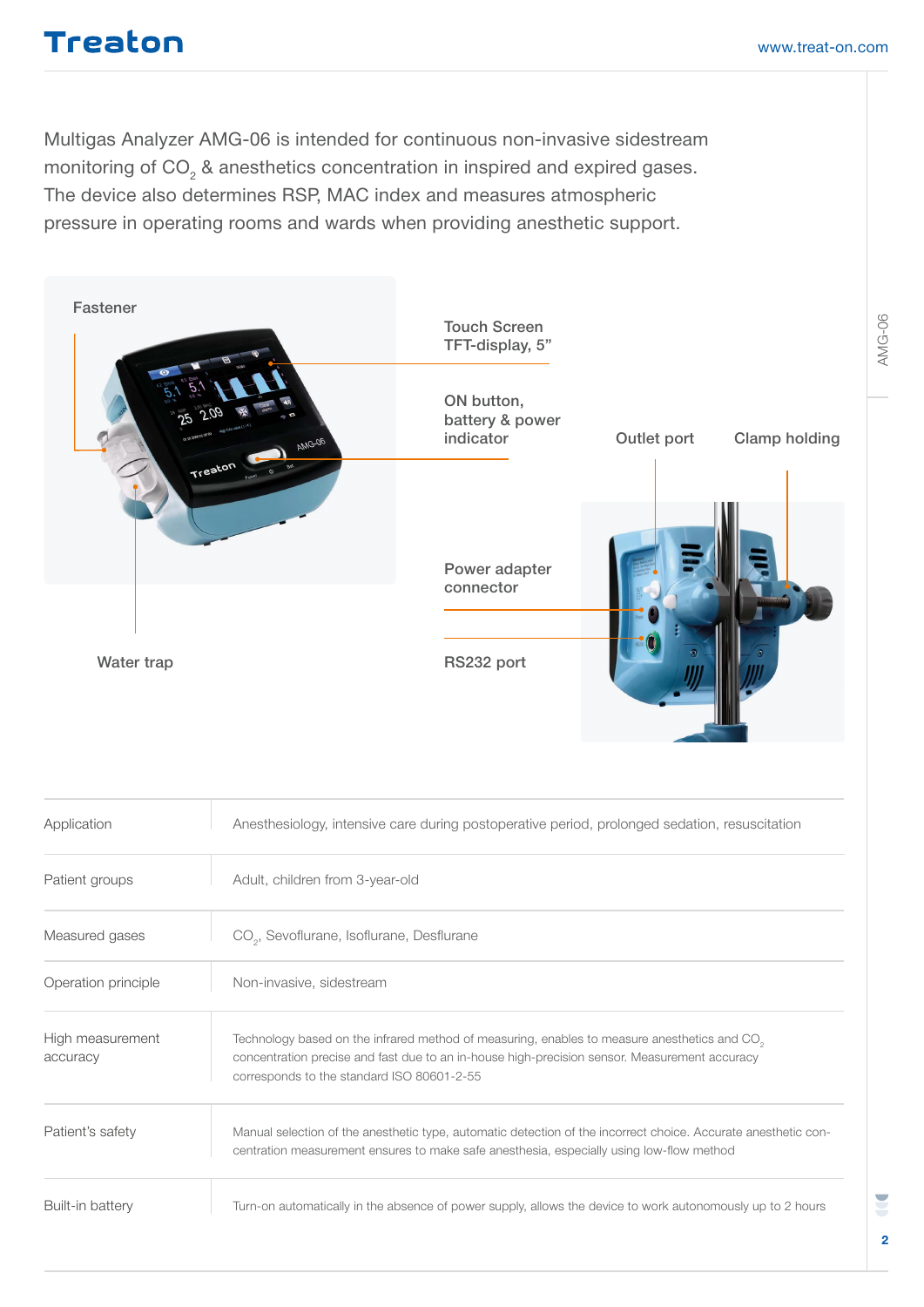### Advantages

| Design                  | Simple design, light weight, compact;<br>portable device, can be used during intrahospital patient transportation;<br>fits into any working environment. The device can be fixed on any surface due<br>to its universal mounting system.                                                                                                                                                                                                                                                                                                                                                      |
|-------------------------|-----------------------------------------------------------------------------------------------------------------------------------------------------------------------------------------------------------------------------------------------------------------------------------------------------------------------------------------------------------------------------------------------------------------------------------------------------------------------------------------------------------------------------------------------------------------------------------------------|
|                         |                                                                                                                                                                                                                                                                                                                                                                                                                                                                                                                                                                                               |
| Operation               | · Intuitive interface, sensitive touchscreen;<br>minimum set of the most necessary functions;<br>can be used with high-frequency electrosurgical devices;<br>works with an external information system (MIS), possess Wi-Fi function;<br>maintenance-free.                                                                                                                                                                                                                                                                                                                                    |
|                         |                                                                                                                                                                                                                                                                                                                                                                                                                                                                                                                                                                                               |
|                         |                                                                                                                                                                                                                                                                                                                                                                                                                                                                                                                                                                                               |
| Safety<br>for a patient | Suitable for low-flow anesthesia;<br>automatic detection of installed water trap (adult or neonate version);<br>displaying of the real time gas concentration;<br>extended user friendly alarm system (visual and audible signals,<br>text messages, vibration);<br>alarm log and 72 hours trends with intuitive navigation system and alarm<br>filtering, freezing of CO <sub>2</sub> and anesthetic graph in the main screen;<br>integrated MAC calculator;<br>safe use of consumables: the device has a special valve which prevents<br>the reverse flow of gas through the sampling tube. |
|                         |                                                                                                                                                                                                                                                                                                                                                                                                                                                                                                                                                                                               |
|                         |                                                                                                                                                                                                                                                                                                                                                                                                                                                                                                                                                                                               |

Accessories

All accessories are standard and easily accessible worldwide.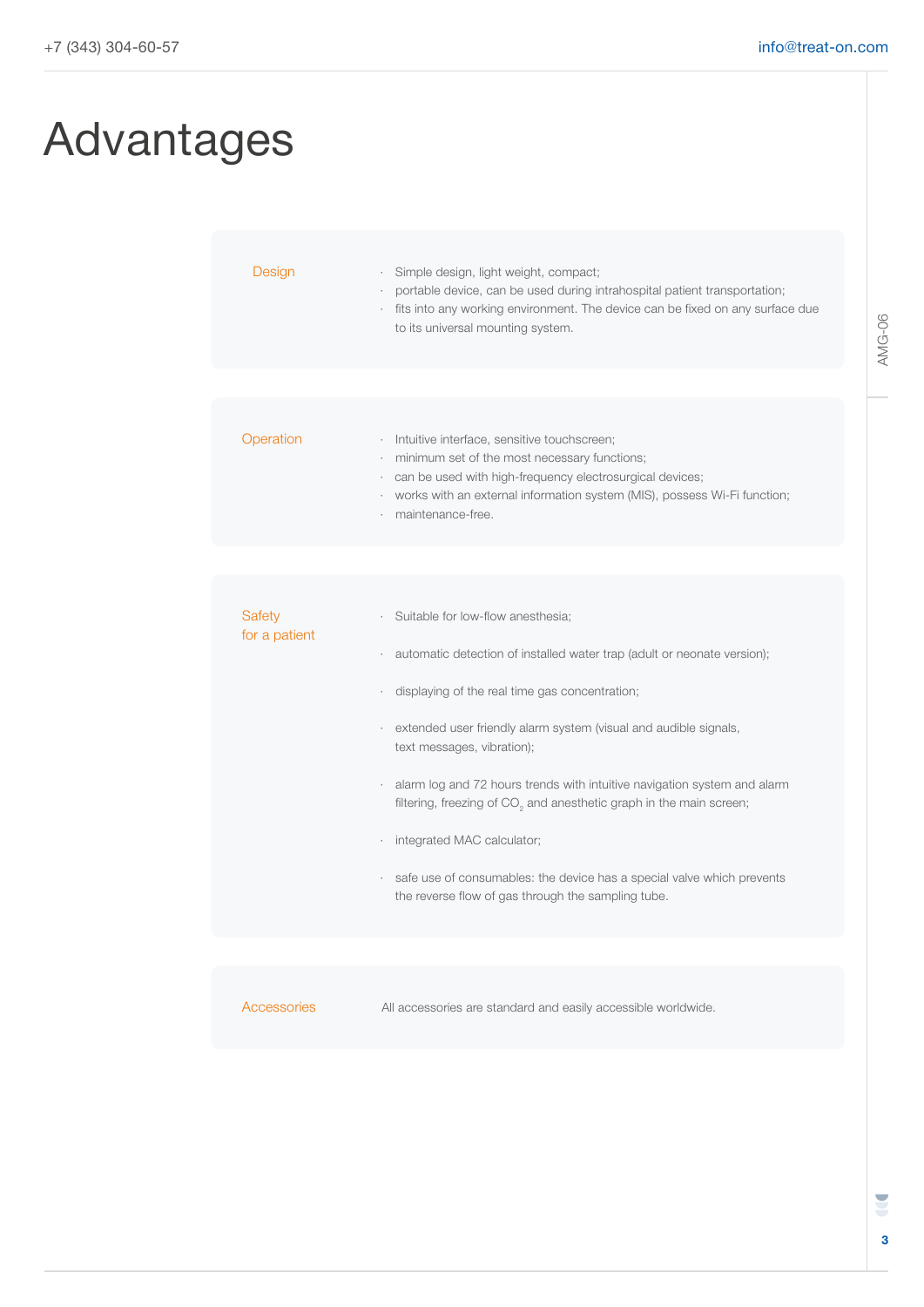## Screen Settings



## Delivery Kit

Digital area.

for choice



Exhaust gas tube





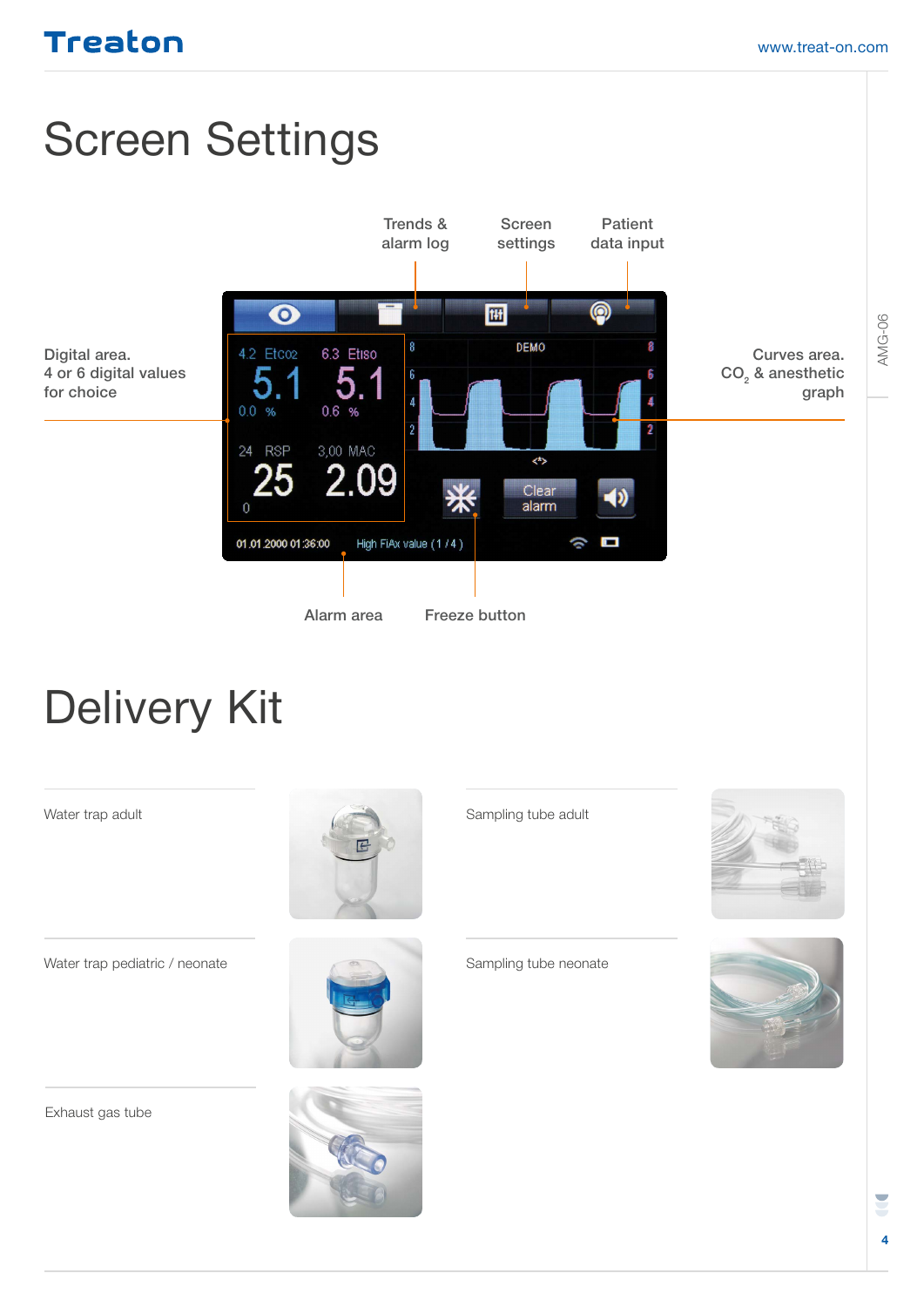# Technical Specification

| Patient groups                      | Adult, children from 3-year-old                                                                                                                                           | Mains supply                                                            | 100-240 V, 50/60 Hz                                                                           |
|-------------------------------------|---------------------------------------------------------------------------------------------------------------------------------------------------------------------------|-------------------------------------------------------------------------|-----------------------------------------------------------------------------------------------|
| Display                             | Touch Screen TFT-display, 5"                                                                                                                                              | Built-in battery                                                        | 2000 mA·h, Ni-Mh,<br>up to 2 h of operation                                                   |
| Measurement                         | Non-dispersive infrared (NDIR)                                                                                                                                            |                                                                         |                                                                                               |
| Measured gases                      | CO <sub>2</sub> , Sevoflurane, Isoflurane,<br>Desflurane                                                                                                                  | Trends                                                                  | 72 h                                                                                          |
| Measuring                           | FiCO <sub>2</sub> , FiDES, FilSO, FiSEV, EtCO <sub>2</sub> ,                                                                                                              | <b>Dimensions</b>                                                       | 170x155x135 mm                                                                                |
| parameters                          | EtDES, EtISO, EtSEV, Respiratory<br>rate (RSP)                                                                                                                            | Weight                                                                  | 1.5 <sub>kg</sub>                                                                             |
| Measurement range                   | CO <sub>2</sub> 0-15.0 Vol% (resolution 0.1)<br>DES 0-17.0 Vol% (resolution 0.1)<br>ISO 0-5.0 Vol% (resolution 0.1)<br>SEV 0-7.0 Vol% (resolution 0.1)                    | Working surface                                                         | The device is portable<br>be placed on working<br>suspended and fixed<br>surface near patient |
| Accuracy                            | $CO_2$ ± (0.43% + 8% of gas level)<br>DES $\pm (0.2\% + 15\% \text{ of gas level})$<br>$ISO = (0.2\% + 15\% \text{ of gas level})$<br>SEV $\pm$ (0.2% + 15% of gas level) | Recording patient<br>information                                        | Age, gender, weight,<br>admission date, adm<br>sis, clinical diagnosis                        |
| Sampling gas flow<br>rate range     | 50-250 ml/min<br>±10 ml/min (or ±10% whichever                                                                                                                            | Languages                                                               | Multi-language                                                                                |
|                                     | is greater)                                                                                                                                                               | Standards                                                               | Meet the requirement                                                                          |
| Display of registered<br>parameters | Concentration of CO <sub>2</sub> , anesthetics<br>in digital and graphical form                                                                                           |                                                                         | ISO 80601-2-55, IEC<br>IEC 60601-1-2                                                          |
| Response time                       | 2.5s                                                                                                                                                                      | Calibration<br>Automatic and manu<br>calibration. No routin<br>required |                                                                                               |
| Respiration rate range              | 0-160 breath per minute (BPM)                                                                                                                                             |                                                                         |                                                                                               |
| Alarms                              | Visual and audible. 3 levels of priority,<br>physiological and technical alarms<br>and events                                                                             |                                                                         |                                                                                               |
| Warm up time                        | ISO accuracy within 45 s (warm-<br>ing-up time). Full accuracy within<br>10 min (in normal mode)                                                                          |                                                                         |                                                                                               |

| Mains supply                     | 100-240 V, 50/60 Hz                                                                                                        |
|----------------------------------|----------------------------------------------------------------------------------------------------------------------------|
| Built-in battery                 | 2000 mA·h, Ni-Mh,<br>up to 2 h of operation                                                                                |
| Trends                           | 72 h                                                                                                                       |
| <b>Dimensions</b>                | 170x155x135 mm                                                                                                             |
| Weight                           | 1.5 kg                                                                                                                     |
| Working surface                  | The device is portable and it can<br>be placed on working surface or<br>suspended and fixed at any<br>surface near patient |
| Recording patient<br>information | Age, gender, weight, height,<br>admission date, admission diagno-<br>sis, clinical diagnosis, notes                        |
| Languages                        | Multi-language                                                                                                             |
| Standards                        | Meet the requirements:<br>ISO 80601-2-55, IEC 60601-1,<br>IEC 60601-1-2                                                    |
| Calibration                      | Automatic and manual zero<br>calibration. No routine calibration<br>required                                               |

AMG-06

U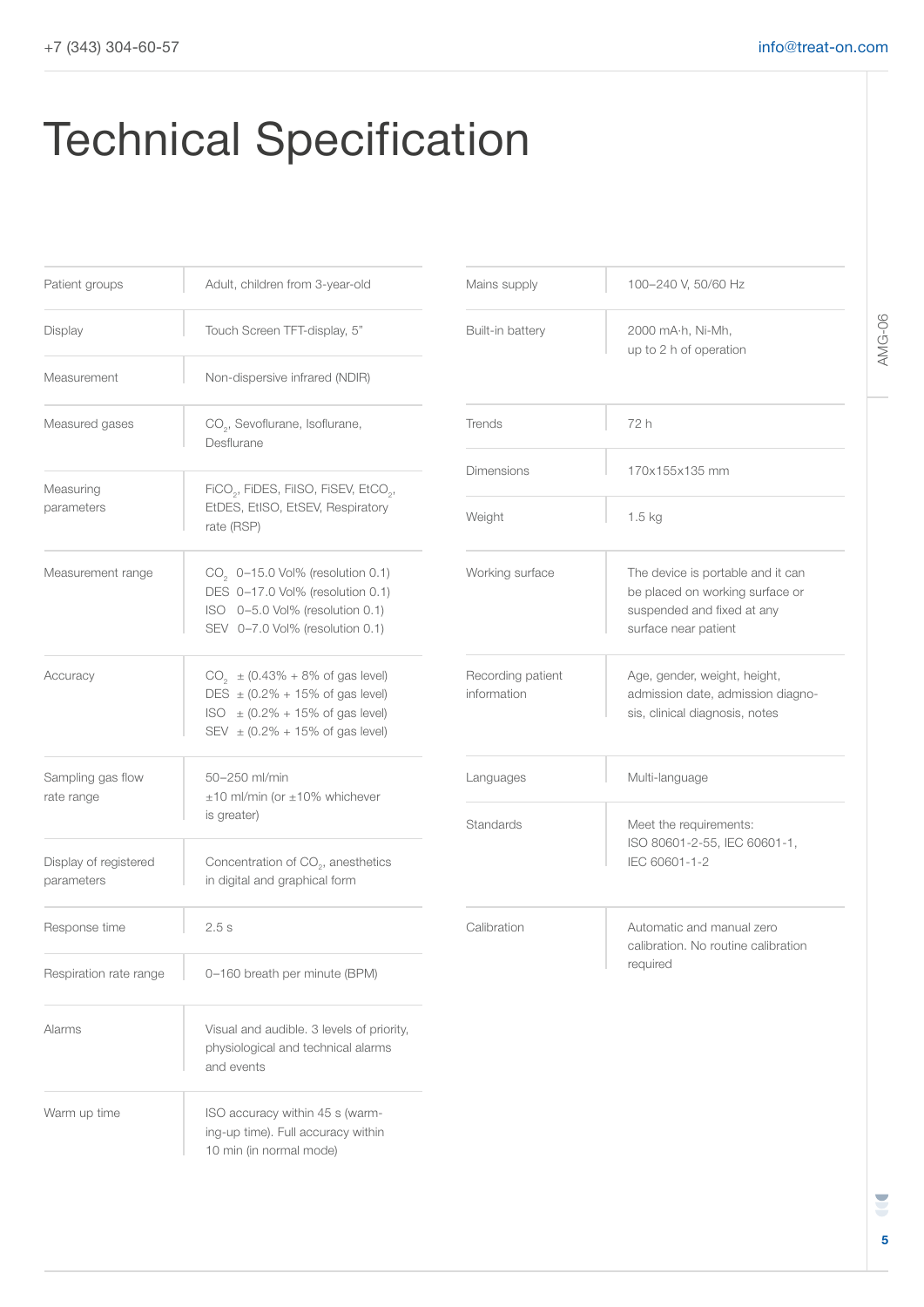# Application Approved for usage in combination

To equip any type of anesthesia machines by multigas option



#### It was explored the potential therapeutic role of volatile anesthetics during mechanical ventilation in the late stages of the disease

COVID-19 is thought to hit the human body via five major mechanisms: direct viral damage, immune overactivation, capillary thrombosis, loss of alveolar capillary membrane integrity, and decreased tissue oxygenation.

The literature suggests that these effects could be directly countered by using volatile anesthetics for sedation. These agents possess multiple properties that affect viral replication, immunity, and coagulation.

Sci. Pharm. 2021, 89, 6: doi.org/10.3390/scipharm89010006

with a ventilator and AnaConDa by Sedana Medical



#### Scientists have identified the benefits of using volatile anesthetics for patients on prolonged mechanical ventilation

If In the early days of the COVID-19 pandemic, intravenous sedatives — sleep-inducing medications patients require to tolerate the uncomfortable procedure of being put on a breathing machine. [...] There is some evidence to suggest that these drugs may also have therapeutic properties that reduce lung inflammation, which may speed up recovery and reduce the time patients spend on a ventilator.<sup>"</sup>

Samantha Sexton: health.sunnybrook.ca/research/practice-changeicu-sedative-pandemic

Different studies show that when the patient is under prolonged sedation, especially in the context of the Covid pandemic, the use of volatile anesthetics is much more effective than intravenous anesthetics.

"In COVID-19 patients, the maximum recommended propofol dose of 4 mg·kg -1·h -1 ABW may not always be sufficient. In contrast, isoflurane provides sufficiently deep sedation with less polypharmacy, less NMBA use and lower opioid doses."

Journal of Anesthesia volume 35, pages 625–632 (2021): doi.org/10.1007/s00540-021-02960-6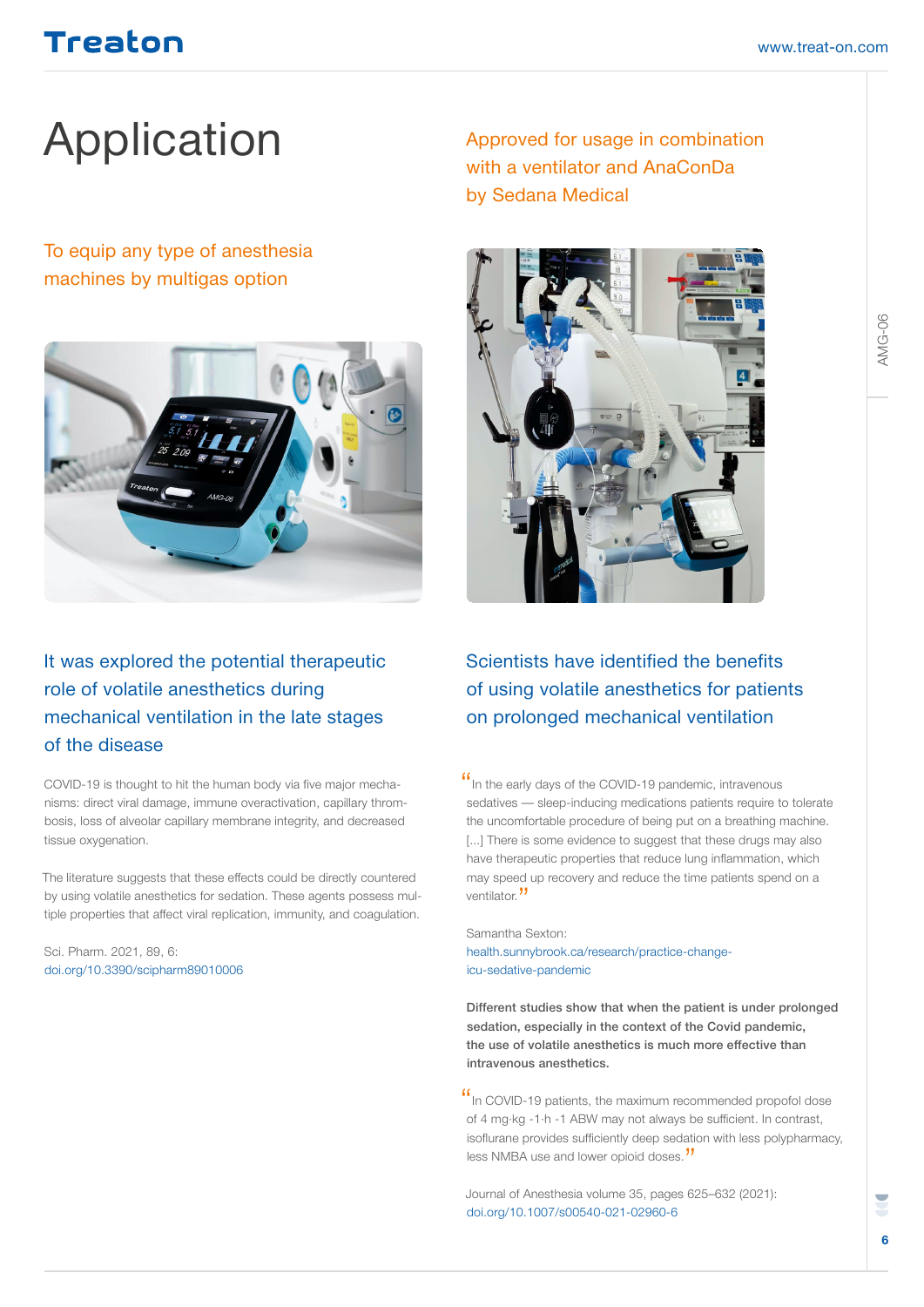In the absence of an anesthesia machine, volatile anesthetics can be delivered using a ventilator. To control the concentration of the supplied anesthetics, it is necessary to use AMG-06 monitor



#### Inhalational sedation is practical, of low cost, and easily controlled. It also meets ASA safety guidelines for COVID-19 patients' sedation

Inhalational agents may mitigate the progression of the disease through many mechanisms: near-balanced immunosuppression, antiviral properties, antithrombotic effects, preservation of membranous and cellular integrity, improvement of tissue oxygenation and bronchodilation.

#### Sci. Pharm. 2021, 89, 6: doi.org/10.3390/scipharm89010006

The severity of lung injury in COVID-19 patients correlates with levels of cytokines and viral load. Convincing preclinical data from others and us have shown that inhalational anesthetic drugs attenuate lung inflammation and dilate airways.

Sedating ventilated COVID-19 patients with inhalational anesthetic drugs Beverley A. Orsera,b,c, \*, Dian-Shi Wangb, Wei-Yang Lud: doi.org/10.1016/j.ebiom.2020.102770

#### Bedside end-tidal gas monitoring is very important, especially in the treatment of patients with COVID-19.

Bedside end-tidal gas monitoring (correlate of cerebral concentration) can be used to ensure gas delivery, assess concentration of drug needed to achieve a specifc clinical sedation endpoint, re-breathing of carbon dioxide and device obstruction. Monitoring can be performed using a portable monitor or gas module compatible with the ICU monitoring system.

Angela Jerath, Niall D. Ferguson and Brian Cuthbertson Intensive Care Med (2020) 46:1563–1566: doi.org/10.1007/s00134-020-06154-8